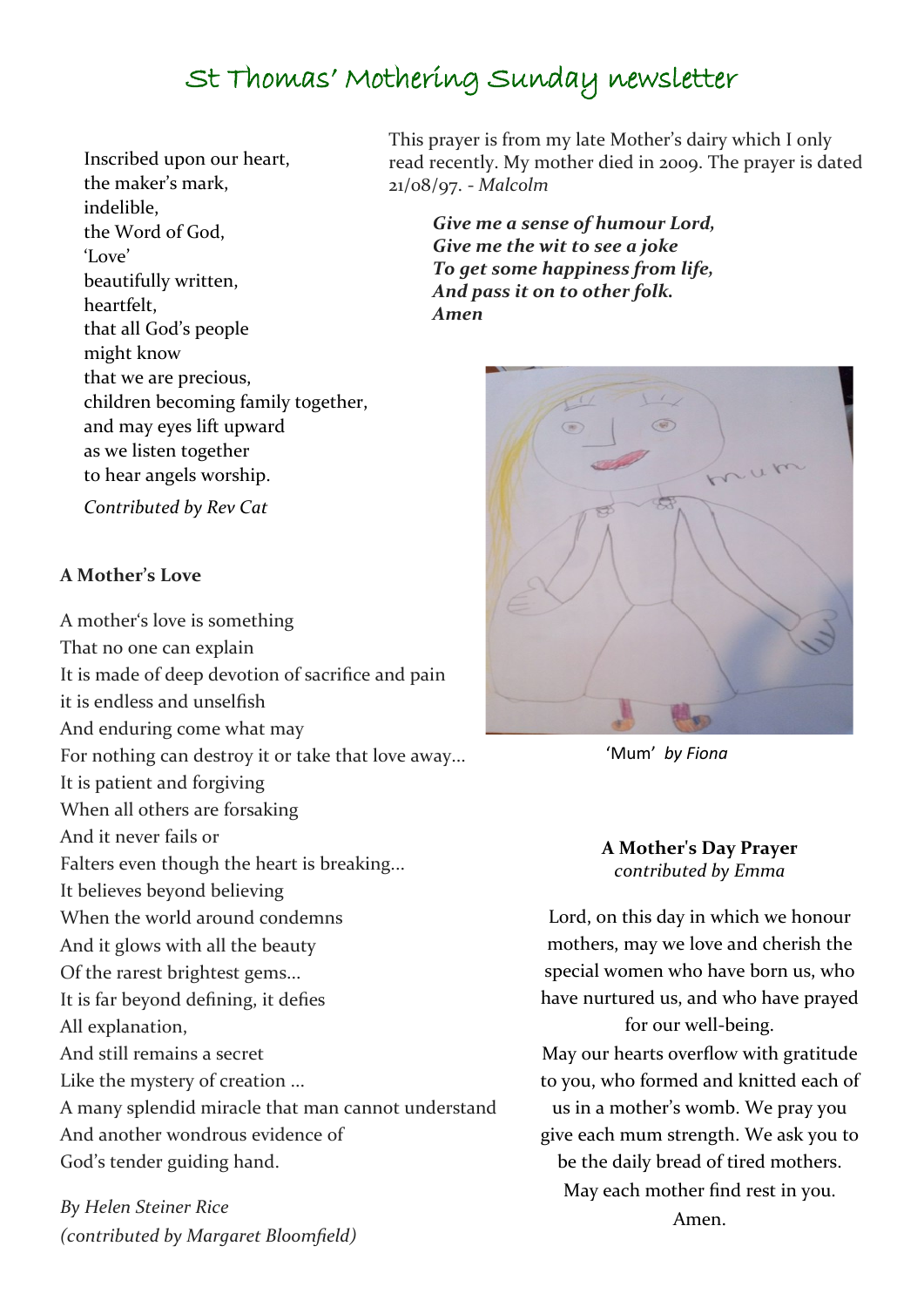### **Reflection on Mothering**

Mothering, like other aspects in life, can refer to the moulding, shaping and affecting of the lives of the family. It follows, therefore, that mothering, like all good parenting, has a legacy to bare and can be one of our most precious inheritances.

My own mother used to say "When I'm gone you can do this and do that" etc. I told her, "You will be gone, but you will not be out of sight, out of mind."

Mothering Sunday, therefore, reminds me that not only do we celebrate our legacy of mother church, passed down the centuries and generations, but also that life is a relay race. I'm not a very good mother, but I have had to try to ensure that that legacy is handed down to my children. My own mother was well known over many, many years at St Thomas's, but her enduring love reminds me of the love of Christ on the cross. As we prepare for Easter, I hold on to the fact that as we pass on, so love is a legacy that endures for ever in the overall power of the love of God. *Keith Brisland*



Memories of my Mum *from Alison*

#### Mum,

Open your arms To me, and keep me in your Heart for Ever, so I can Rest, knowing your love is secure.

Also, I love proverbs 31:25-26 "Strength and dignity are her clothing, And she laughs at the time to come. She opens her mouth with wisdom, And the teaching of kindness is on her tongue."

## **Mothering Sunday Hymn**

Lord, we thank you for Mother Mary who the angel's message heard. She said 'gladly I obey Lord I am here to do your word.' Through blessed Mary, Jesus' mother Christ is born within our race-Mail Mary, Hail Mary, Hail Mary, full of grace.

Here we thank you for your church Lord, like a mother in her care. Round your table, as we gather prayer and sacrament to share. Strengthened by your living Word, Lord, send us out to work and playserving all the human family, Christ in us, your church, today.

And we thank you for our mothers, for their caring by our side. For our parents and our family all the love which they provide. Come among us, heavenly Father, as your family may we grow. Peaceful living and forgiving, that our homes your love may show.

On this special Mothering Sunday when we think of mothers all, honour to the virgin Mary, willing to obey God's call; For the mother holy church and her teaching good and true; for our mother, she who bore us; Lord we give our thanks to you

*Words: Sandra Hemingbrough Chapman Tune: Daily Daily*

*Lyanne*